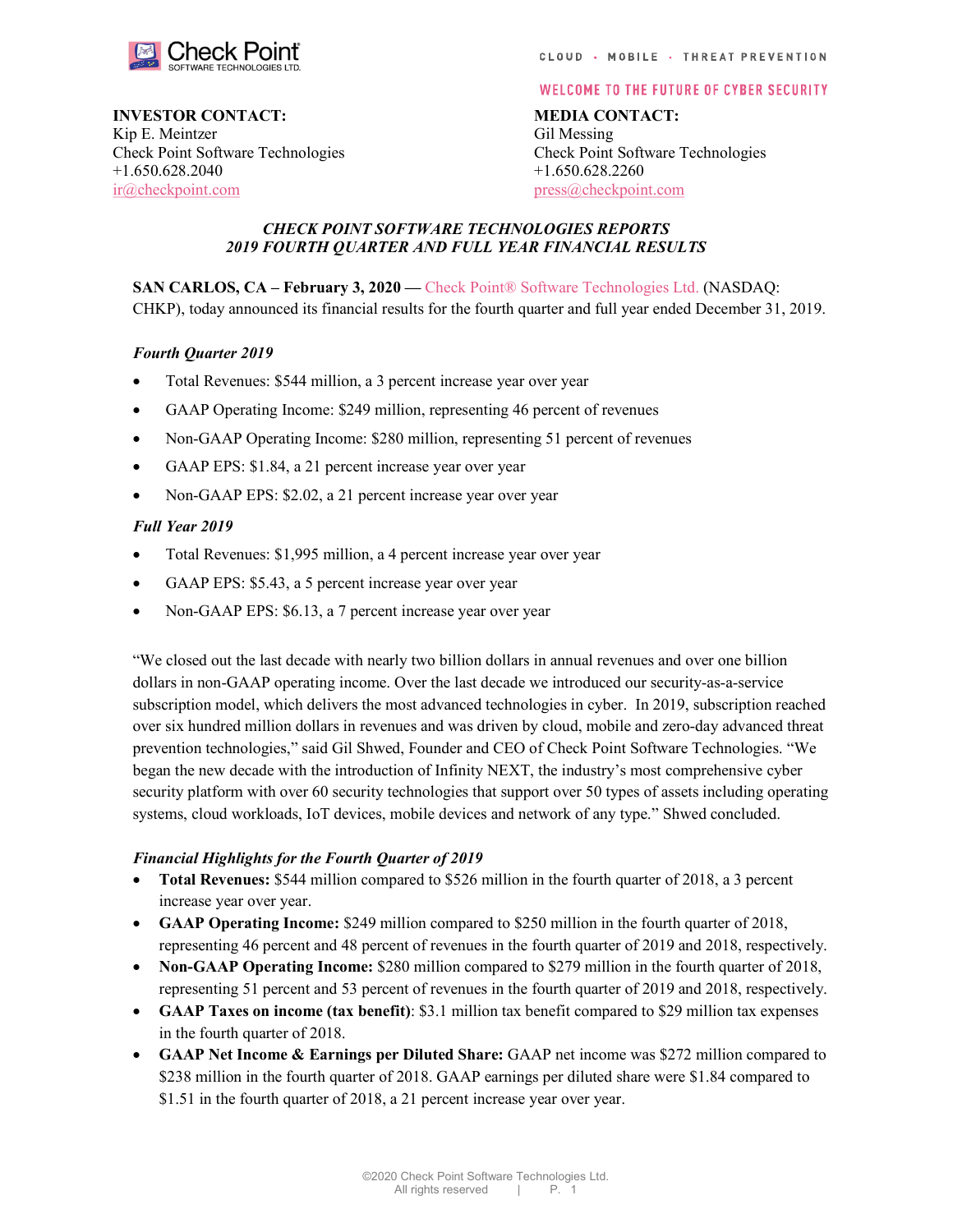- Non-GAAP Net Income & Earnings per Diluted Share: Non-GAAP net income was \$299 million compared to \$264 million in the fourth quarter of 2018. Non-GAAP earnings per diluted share were \$2.02 compared to \$1.68 in the fourth quarter of 2018, a 21 percent increase year over year.
- Deferred Revenues: As of December 31, 2019, deferred revenues were \$1,387 million compared to \$1,338 million as of December 31, 2018, a 4 percent increase year over year.
- Cash Balances, Marketable Securities & Short Term Deposits: \$3,949 million as of December 31, 2019, compared to \$4,039 million as of December 31, 2018.
- Cash Flow: Cash flow from operations of \$246 million compared to \$249 million in the fourth quarter of 2018.
- Share Repurchase Program: During the fourth quarter of 2019, the company repurchased approximately 2.9 million shares at a total cost of approximately \$325 million. Today, we announced a \$2 billion extension to the share repurchase program with authorization to repurchase up to \$325 million each quarter.

## Financial Highlights for the Year Ended December 31, 2019

- Total Revenues: \$1,995 million compared to \$1,916 million in 2018, a 4 percent increase year over year.
- GAAP Operating Income: \$882 million compared to \$914 million in 2018, representing 44 percent and 48 percent of revenues in 2019 and 2018, respectively.
- Non-GAAP Operating Income: \$1,003 million compared to \$1,015 million in 2018, representing 50 percent and 53 percent of revenues in 2019 and 2018, respectively.
- GAAP Taxes on Income: \$137 million compared to \$158 million in 2018.
- GAAP Net Income and Earnings per Diluted Share: GAAP net income was \$826 million compared to \$821 million in 2018. GAAP earnings per diluted share were \$5.43 compared to \$5.15 in 2018, a 5 percent increase year over year.
- Non-GAAP Net Income and Earnings per Diluted Share: Non-GAAP net income was \$933 million compared to \$911 million in 2018. Non-GAAP earnings per diluted share were \$6.13 compared to \$5.71 in 2018, a 7 percent increase year over year.
- Cash Flow: Cash flow from operations of \$1,102 million compared to \$1,130 million in 2018.
- Share Repurchase Program: During 2019, we purchased approximately 11.2 million shares at a total cost of approximately \$1,278 million.

For information regarding the non-GAAP financial measures discussed in this release, as well as a reconciliation of such non-GAAP financial measures to the most directly comparable GAAP financial measures, please see "Use of Non-GAAP Financial Information" and "Reconciliation of GAAP to Non-GAAP Financial Information."

## Check Point business highlights includes key announcements for 2019 to date addressing architecture, network security, threat prevention, cloud, workload and IOT security.

## Consolidated Security Architecture

## Infinity NEXT

Infinity NEXT is the industry's most complete, consolidated security architecture. Infinity NEXT utilizes cloud native architecture and is designed to protect any asset, anywhere via innovative Nano Agent technology and a full spectrum of over 60 adaptive threat prevention security practices delivered as a service.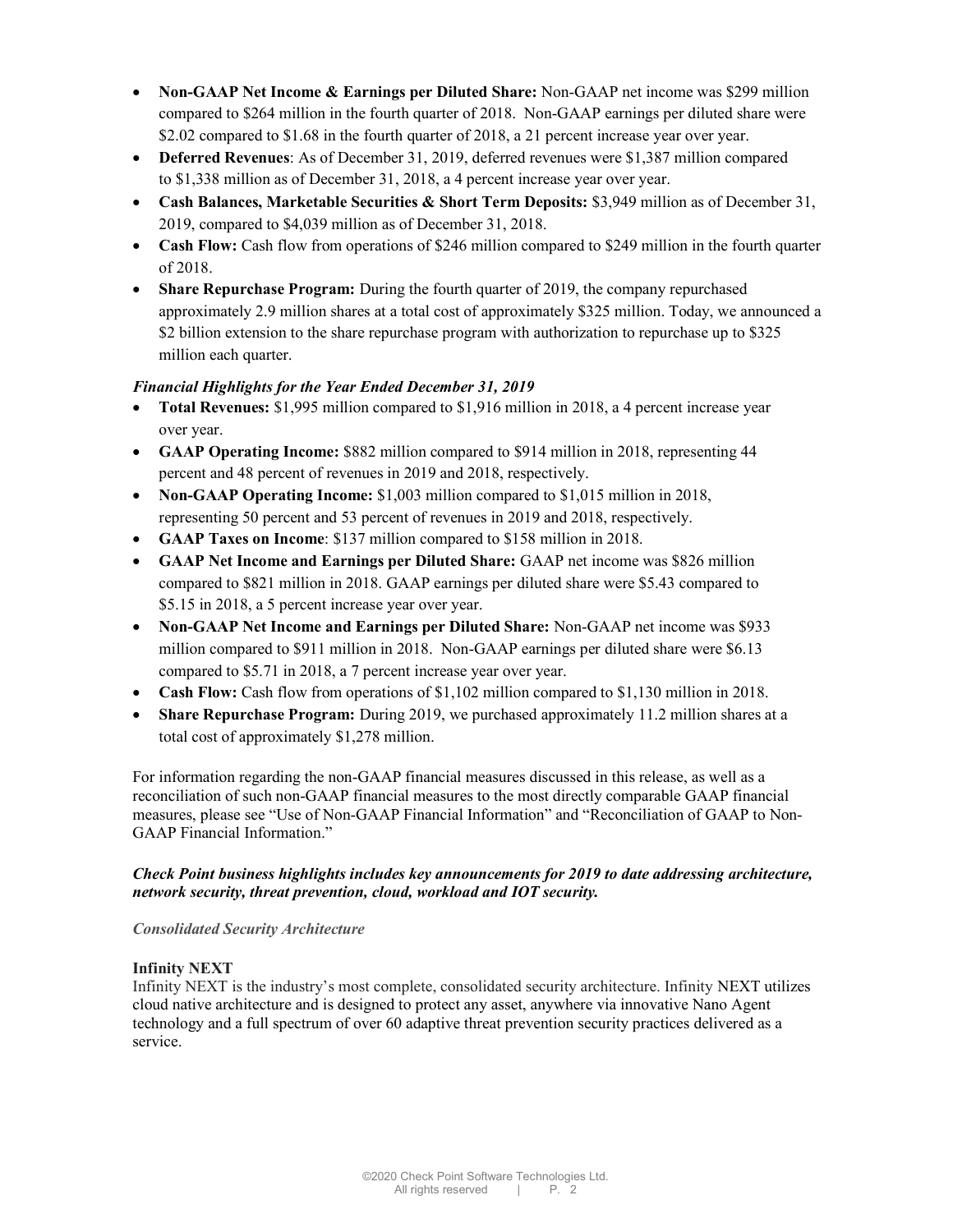#### Network Security

#### R80.40 Software

R80 is the industry's most advanced threat prevention and security management software for data centers, cloud, mobile, endpoint and IoT. The new R80.40 software has over 100 new features, including inspection of SSH and HTTP/2 protocols, optimal CPU utilization based on dynamic workloads technology, zerotouch deployment for new appliances, and IoT policy and enforcement.

#### Quantum Security Gateways

The new Quantum Security Gateways include six new Security Gateways which feature Check Point's ThreatCloud and SandBlast Zero-Day Protection. The new range includes the 3600, 6200, 6600 and 6900 Quantum Security Gateways, and the Check Point Maestro Gateways 16000 and 26000 Turbo Hyperscale, which delivers 120Gbps of Gen V Threat Prevention throughput.

#### Series 1500 Gateways – SMB Security

New series of small and medium business appliances set new standards of protection against the most advanced fifth-generation cyberattacks, and offer unrivalled ease of deployment and management with up to two times more performance from previous generations. The 1550 Gateway offers 450Mbps of threat prevention performance, and the 1590 Gateway offers 660Mbps.

#### Maestro - Cloud Grade Elasticity & Resiliency

Check Point Maestro is a revolutionary new architecture that enables businesses of any size to enjoy the power of cloud-grade elasticity and resiliency in a security platform. Maestro enables seamless expansion of existing security gateways to hyper scale capacity by allowing businesses to expand from one gateway up to 52 gateways in minutes and realize the performance of massive Terabits/second firewall throughput.

#### CloudGuard Connect & Edge – SD-WAN Cloud delivered network security

Check Point CloudGuard Connect and CloudGuard Edge deliver top-rated Threat Prevention updated in real-time with the latest ThreatCloud intelligence, flexibility to deploy branch office security in minutes from the cloud or on-premise, seamless integration with leading SD-WAN providers like VMware and Silver Peak, and a unified threat and access management platform that can significantly reduce operational expense.

### Threat Prevention

### Malware DNA - Artificial Intelligence-Based Malware Detection Engine

Malware DNA accelerates Zero-Day Threat Prevention. New engine scans unknown malware for code patterns that match existing known malware, further accelerating the identification and blocking of previously undiscovered malware, and reducing response times.

### Highest Security Effectiveness Score - Second NSS Labs Breach Prevention Systems Test

NSS Labs tested Check Point's Next Gen Firewall Security Gateway, Threat Prevention and Advanced Endpoint Security, earning the solution a "Recommended" rating for its security effectiveness and TCO per protected Mbps. The rating further validates Check Point's ongoing ability to protect organizations by preventing the most advanced cyber-attacks.

### SandBlast Mobile Recognized as Security Leader

Check Point achieved a 99% security rating in Miercom's Mobile Threat Defense (MTD) Industry Assessment for its solution, SandBlast Mobile, surpassing all tested vendors' solutions.

### Cloud & Workload Security

### CloudGuard Log.ic - Analytics Solution Exposes Unseen Cloud Threats

CloudGuard Log.ic provides threat protection and context-rich security intelligence in the public cloud, enabling operations teams to see every IaaS and PaaS asset, understand cloud activities, and easily launch forensics.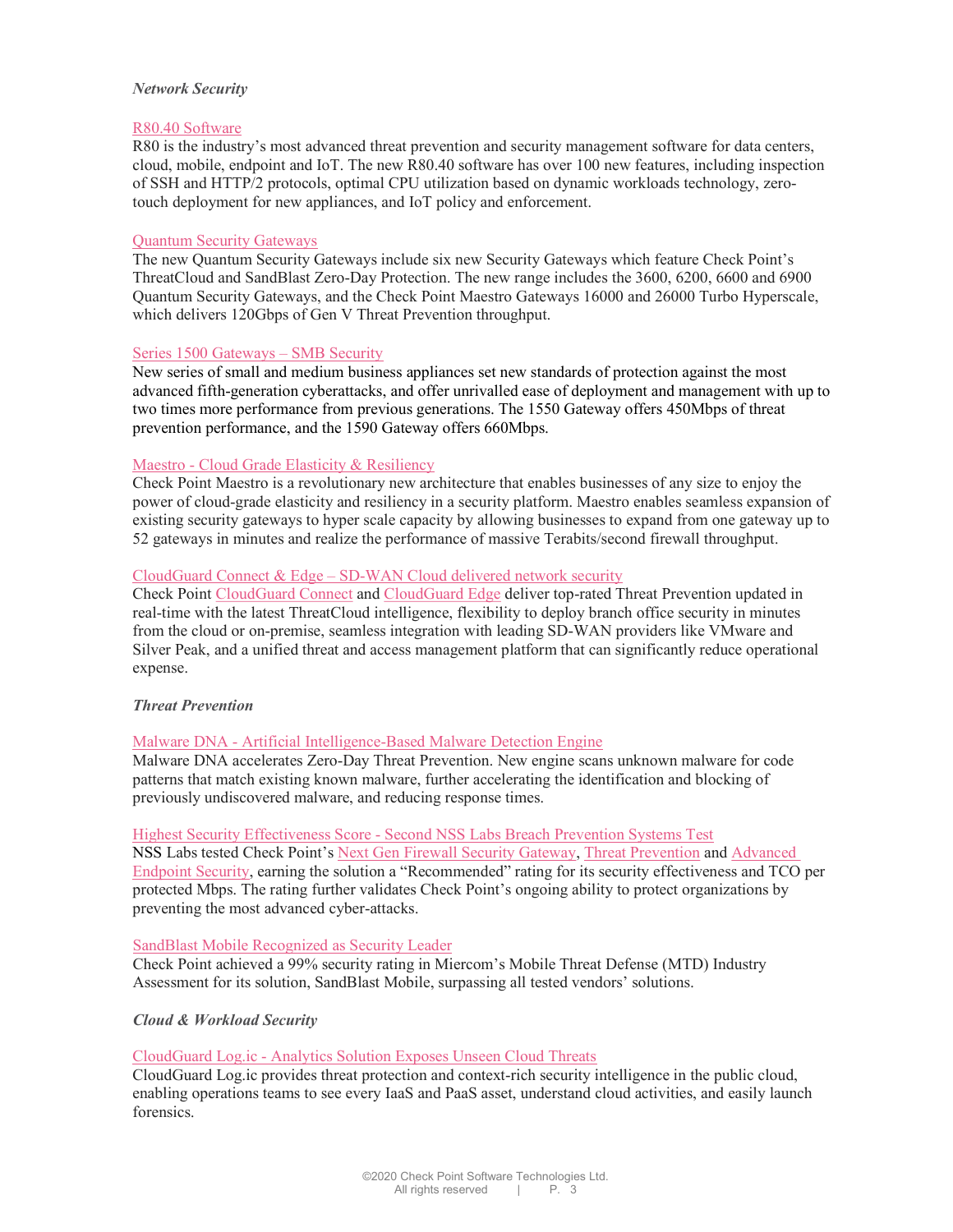### Cloud Security Leadership Extended with Unmatched Serverless Protection

Check Point announced a new Serverless security technology. Check Point is first to market with a consolidated security solution for cloud workload protection (CWPP) and security posture management (CSPM), delivering continuous serverless security with unmatched run time protection and application hardening. Protego, an Israeli startup, provides a serverless security technology that prevents malicious attacks on serverless functions in run time, and prevents vulnerable code from being deployed into production.

### CloudGuard Exended with Fully-integrated Support for Kubernetes

Check Point delivers fully Integrated Cloud security for Kubernetes - extended the capabilities of its CloudGuard cloud security platform to support Kubernetes computing services, including Amazon Elastic Kubernetes Service (Amazon EKS) and Amazon Elastic Container Service (Amazon ECS). Customers can ensure that their Kubernetes configurations continuously comply with established container security baselines and secures traffic between Kubernetes and on premise or cloud assets using IPsec VPN

#### IOT

#### Revolutionizing IOT Cyber Security

Check Point announced new IoT cyber security technology. Check Point provides a consolidated security solution that hardens and protects the firmware of IoT devices and is designed to make them secure against the most sophisticated attacks. The technology is provided through the acquisition of Cymplify, a startup based in Tel Aviv. The new technology will be integrated into Check Point's Infinity architecture.

**Check Point Research https://research.checkpoint.com uncovered numerous findings that included** WhatsApp, TikTok and Android Applications. We also published new findings about malware families including multiple types of Ransomware, malware on computers and mobile devices.

#### Vulnerabilities in Applications & Infrastructure

### Web Conferencing Vulnerabilities

Have you ever wondered if someone can eavesdrop on your company's meetings and learn the details of your biggest secrets? Imagine a stranger sitting just next to you in the same room, when you are discussing your "next big thing." In this publication we describe a technique which would have allowed a threat actor to perform exactly that type of attack over the Zoom web conferencing platform.

#### Don't be silly, it's only a lightbulb

After analyzing the security of ZigBee IoT devices, specifically the smart hub that bridges between the IP and Zigbee network. By masquerading as a legitimate Zigbee lightbulb, Check Point Research was able to find and exploit vulnerabilities in the bridge that enabled them to infiltrate the IP network using a remote over-the-air ZigBee exploit.

#### AzureStack SSRF to Info Disclosure

Check Point Research discovered major flaws in Microsoft`s popular cloud platform that is intended to poke a hole in the (false) security concept provided by the cloud providers.

#### Vulnerabilities in TikTok

Our research revealed multiple vulnerabilities in TikTok. The research found that an attacker could send a spoofed SMS message to a user containing a malicious link and that Tiktok's subdomain https://ads.tiktok.com was vulnerable to XSS attacks. These vulnerabilities could have allowed an attacker to manipulate content on a user's account and even extract confidential personal information saved on these accounts.

#### WhatsApp Crash & Data Loss Bug

Check Point Research found a vulnerability in WhatsApp that could allow an attacker to deliver a malicious group chat message that would crash the app and cause data loss. To regain use of WhatsApp, users would need to uninstall and reinstall it, then delete the group which contains the message.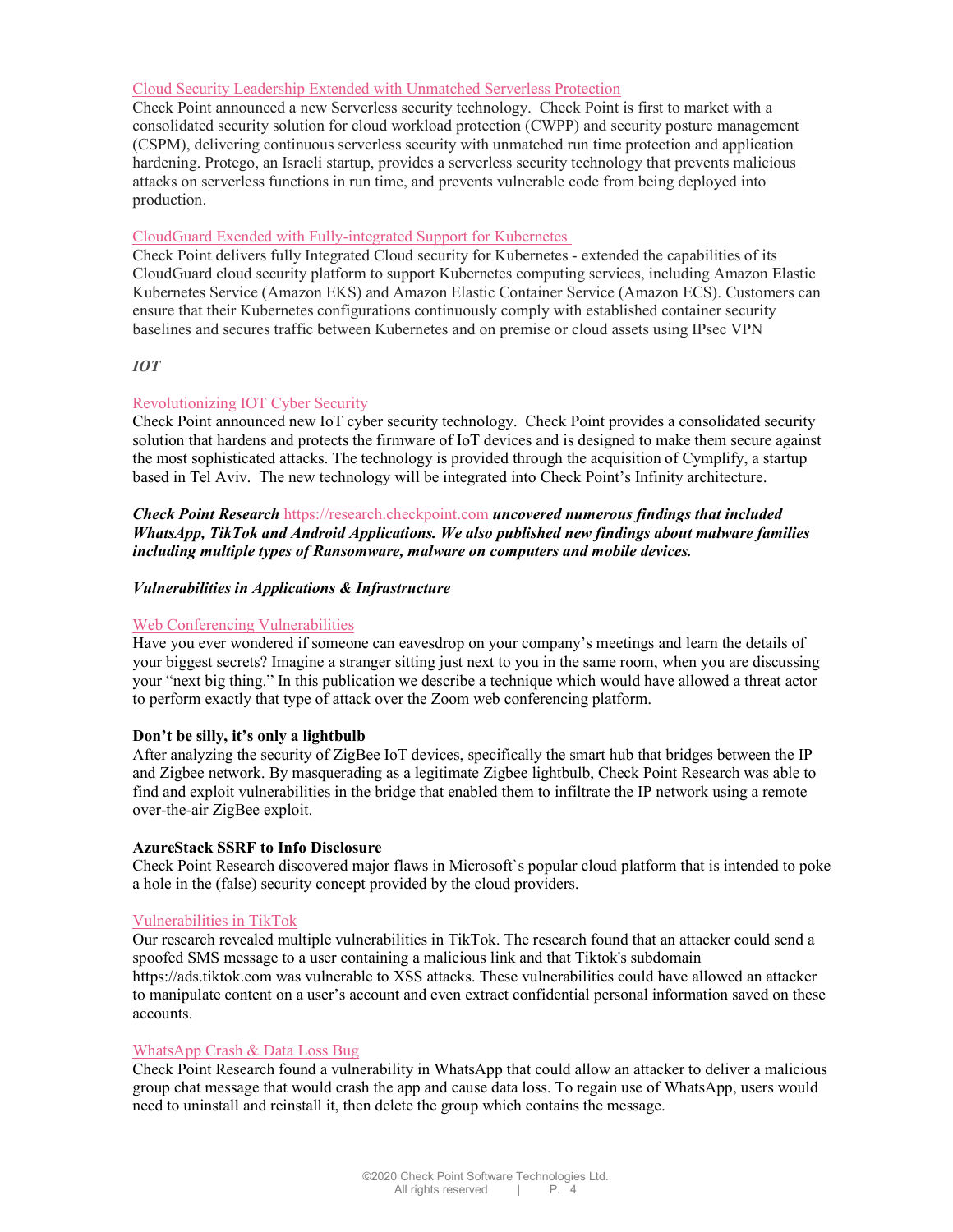### Vulnerabilities in Android Applications

Discovered that multiple applications on the Google Play store, including Facebook, are vulnerable to very old vulnerabilities. The vulnerabilities could potentially allow an attacker to steal data related to the app and gain Android permissions which the app has access to such as a user's location.

#### Ransomware Research

### DeCypherIT

To evade detection, malware developers use packers to encrypt their malicious crafts before releasing them to the wild. Check Point Research discusses a case study where they were able to decrypt a specific packer that is very popular among malware developers. The developers of this packer offer it for sale on the internet, and promise it is undetectable.

#### Incident Response Casefile – A successful BEC leveraging lookalike domains

Cyber criminals hacked a wire transfer between a Chinese venture capital firm and an Israeli startup. After the criminals hijacked a one million dollar wire transaction, Check Point's Incidence Response Team investigated the case.

#### Phorpiex botnet

The Phorpiex botnet is spread through exploit kits and with the help of other malware, has infected more than 1,000,000 Windows computers. The annual criminal revenue generated by Phorpiex botnet is approximately half a million US dollars.

### In the Footsteps of a Sextortion Campaign

Check Point Research exposed a spam botnet, dubbed Phorpiex, which is responsible for a large portion of the sextortion traffic seen in the wild. We monitored the operation and recorded Bitcoin transfers to the Phorpiex campaign wallets whose current value is over \$110,000.

#### Eye on the Nile-a cyber-operation

Check Point's research team uncovered an operation against civil rights activists, as well as Amnesty members in Egypt. Following an initial report by Amnesty International in March, CPR uncovered the scope and means of a sophisticated attack allegedly linked to the Egyptian ministry and government site.

### Conference Call and Webcast Information

Check Point will host a conference call with the investment community on February 3, 2020, at 8:30 AM ET/5:30 AM PT. To listen to the live webcast or replay, please visit the website www.checkpoint.com/ir.

### First Quarter 2020 Investor Conference Participation Schedule

- Goldman Sachs Technology & Internet Conference 2020 February 12, 2020 – San Francisco, CA
- Raymond James 2020 Institutional Investor Conference March 2, 2020 – Orlando, FL
- Morgan Stanley 2020 Media, Telecommunications & Technology Conference March 4, 2020 – San Francisco, CA
- SunTrust Robinson Humphrey 2020 Technology, Internet & Services Conference March 10, 2020 – New York, NY
- Credit Suisse Investor Relations 1x1 Conference March 12, 2020 – New York, NY

Members of Check Point's management team are expected to present at these conferences and discuss the latest company strategies and initiatives. Check Point's conference presentations are expected to be available via webcast on the company's web site. To hear these presentations and access the most updated information please visit the company's web site at www.checkpoint.com/ir. The schedule is subject to change.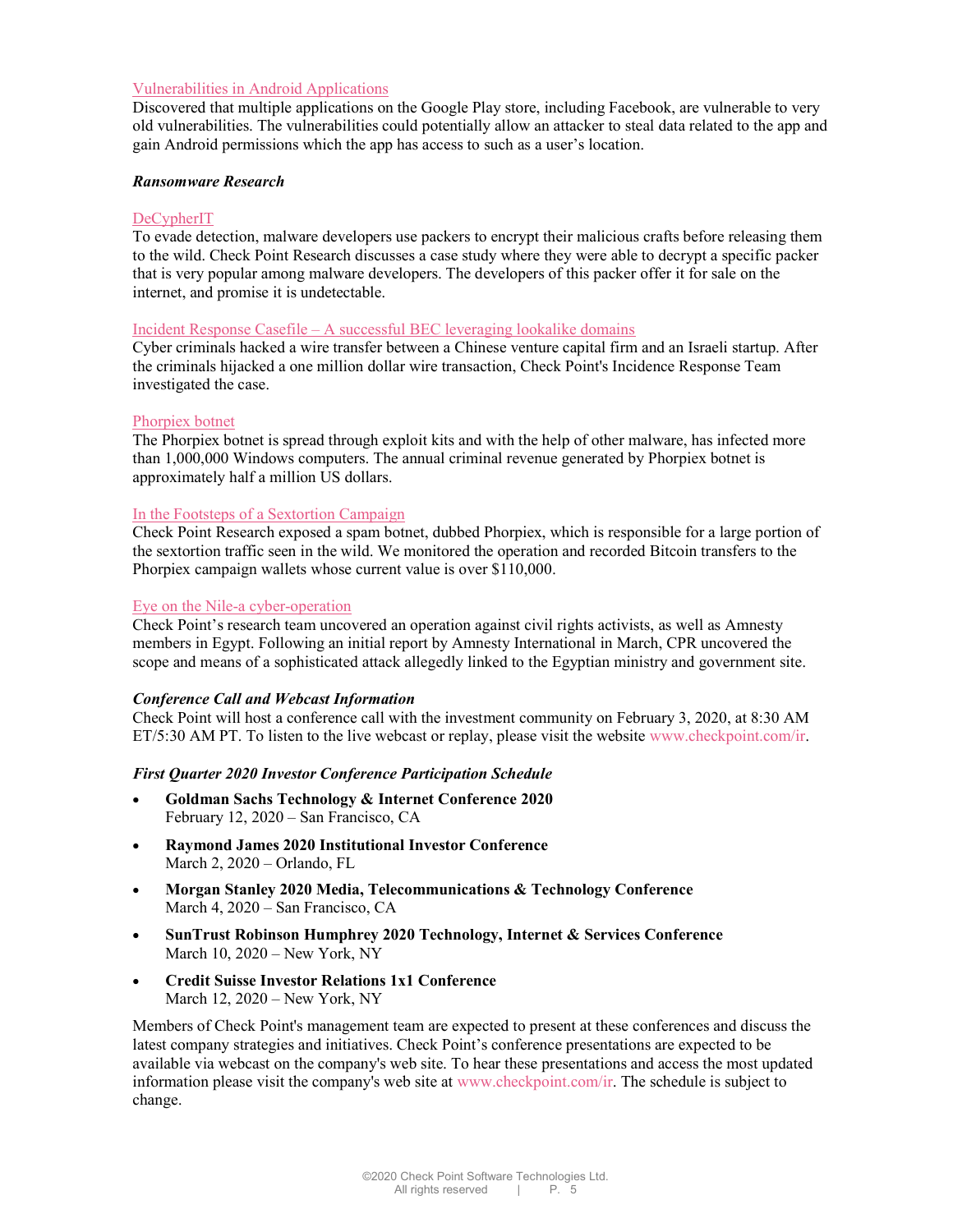#### About Check Point Software Technologies Ltd.

Check Point Software Technologies Ltd. (www.checkpoint.com) is a leading provider of cyber security solutions to governments and corporate enterprises globally. Its solutions protect customers from cyberattacks with an industry leading catch rate of malware, ransomware and other types of attacks. Check Point offers a multilevel security architecture that defends enterprises' cloud, network and mobile device held information, plus the most comprehensive and intuitive one point of control security management system. Check Point protects over 100,000 organizations of all sizes.

©2020 Check Point Software Technologies Ltd. All rights reserved

#### Legal Notice Regarding Forward-Looking Statements

This press release contains forward-looking statements within the meaning of Section 27A of the Securities Act of 1933 and Section 21E of the Securities Exchange Act of 1934. Forward-looking statements generally relate to future events or our future financial or operating performance. Forwardlooking statements in this press release include, but are not limited to, statements related to our expectations regarding our products and solutions, customer and market acceptance of our products and solutions, and our participation in investor conferences during the first quarter of 2020. Our expectations and beliefs regarding these matters may not materialize, and actual results or events in the future are subject to risks and uncertainties that could cause actual results or events to differ materially from those projected. These risks include our ability to continue to develop platform capabilities and solutions; our ability to successfully integrate and offer acquired products and services; customer acceptance and purchase of our existing solutions and new solutions; the market for IT security continuing to develop; competition from other products and services; and general market, political, economic and business conditions. The forwardlooking statements contained in this press release are also subject to other risks and uncertainties, including those more fully described in our filings with the Securities and Exchange Commission, including our Annual Report on Form 20-F filed with the Securities and Exchange Commission on April 23, 2019. The forward-looking statements in this press release are based on information available to Check Point as of the date hereof, and Check Point disclaims any obligation to update any forward-looking statements, except as required by law.

#### Use of Non-GAAP Financial Information

In addition to reporting financial results in accordance with generally accepted accounting principles, or GAAP, Check Point uses non-GAAP measures of operating income, net income and earnings per diluted share, which are adjustments from results based on GAAP to exclude or include certain items. Check Point's management believes the non-GAAP financial information provided in this release is useful to investors' understanding and assessment of Check Point's ongoing core operations and prospects for the future. Historically, Check Point has also publicly presented these supplemental non-GAAP financial measures in order to assist the investment community to see the Company "through the eyes of management," and thereby enhance understanding of its operating performance. The presentation of this non-GAAP financial information is not intended to be considered in isolation or as a substitute for results prepared in accordance with GAAP. A reconciliation of the non-GAAP financial measures discussed in this press release to the most directly comparable GAAP financial measures is included with the financial statements contained in this press release. Management uses both GAAP and non-GAAP information in evaluating and operating the business internally and as such has determined that it is important to provide this information to investors.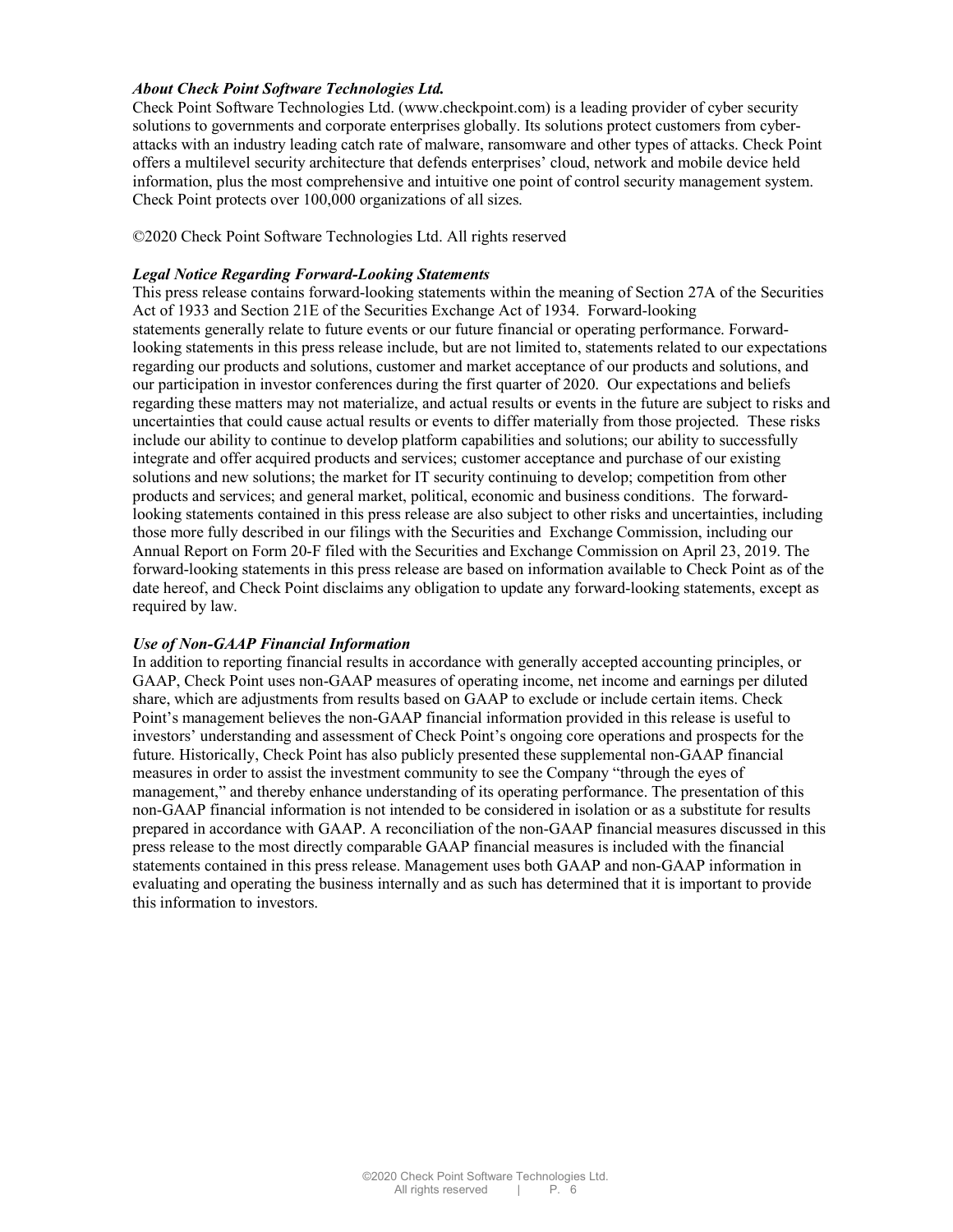# CHECK POINT SOFTWARE TECHNOLOGIES LTD. CONSOLIDATED STATEMENT OF INCOME

### (Unaudited, in millions, except per share amounts)

|                                     | Three Months Ended |         | Year Ended   |         |
|-------------------------------------|--------------------|---------|--------------|---------|
|                                     | December 31,       |         | December 31, |         |
|                                     | 2019               | 2018    | 2019         | 2018    |
| Revenues:                           |                    |         |              |         |
| Products and licenses               | \$157.9            | \$160.6 | \$510.8      | \$525.6 |
| Security subscriptions              | 163.7              | 146.7   | 610.3        | 542.3   |
| Total revenues from products and    |                    |         |              |         |
| security subscriptions              | 321.6              | 307.3   | 1,121.1      | 1,067.9 |
| Software updates and maintenance    | 222.2              | 218.3   | 873.7        | 848.6   |
| Total revenues                      | 543.8              | 525.6   | 1,994.8      | 1,916.5 |
| Operating expenses:                 |                    |         |              |         |
| Cost of products and licenses       | 28.8               | 29.3    | 90.7         | 92.0    |
| Cost of security subscriptions      | 6.7                | 5.6     | 24.6         | 17.7    |
| Total cost of products and security |                    |         |              |         |
| subscriptions                       | 35.5               | 34.9    | 115.3        | 109.7   |
| Cost of Software updates and        |                    |         |              |         |
| maintenance                         | 24.7               | 23.2    | 94.5         | 88.9    |
| Amortization of technology          | 1.4                | 1.2     | 5.6          | 2.8     |
| Total cost of revenues              | 61.6               | 59.3    | 215.4        | 201.4   |
| Research and development            | 62.7               | 57.3    | 239.2        | 211.5   |
| Selling and marketing               | 141.5              | 132.5   | 552.7        | 500.9   |
| General and administrative          | 28.7               | 26.2    | 105.7        | 88.9    |
| Total operating expenses            | 294.5              | 275.3   | 1,113.0      | 1,002.7 |
| Operating income                    | 249.3              | 250.3   | 881.8        | 913.8   |
| Financial income, net               | 19.9               | 16.6    | 80.6         | 65.1    |
| Income before taxes on income       | 269.2              | 266.9   | 962.4        | 978.9   |
| Taxes on income (tax benefit)       | (3.1)              | 28.6    | 136.7        | 157.6   |
| Net income                          | \$272.3            | \$238.3 | \$825.7      | \$821.3 |
| Basic earnings per share            | \$1.86             | \$1.53  | \$5.48       | \$5.24  |
| Number of shares used in computing  |                    |         |              |         |
| basic earnings per share            | 146.7              | 155.5   | 150.6        | 156.6   |
| Diluted earnings per share          | \$1.84             | \$1.51  | \$5.43       | \$5.15  |
| Number of shares used in computing  |                    |         |              |         |
| diluted earnings per share          | 148.1              | 157.4   | 152.1        | 159.4   |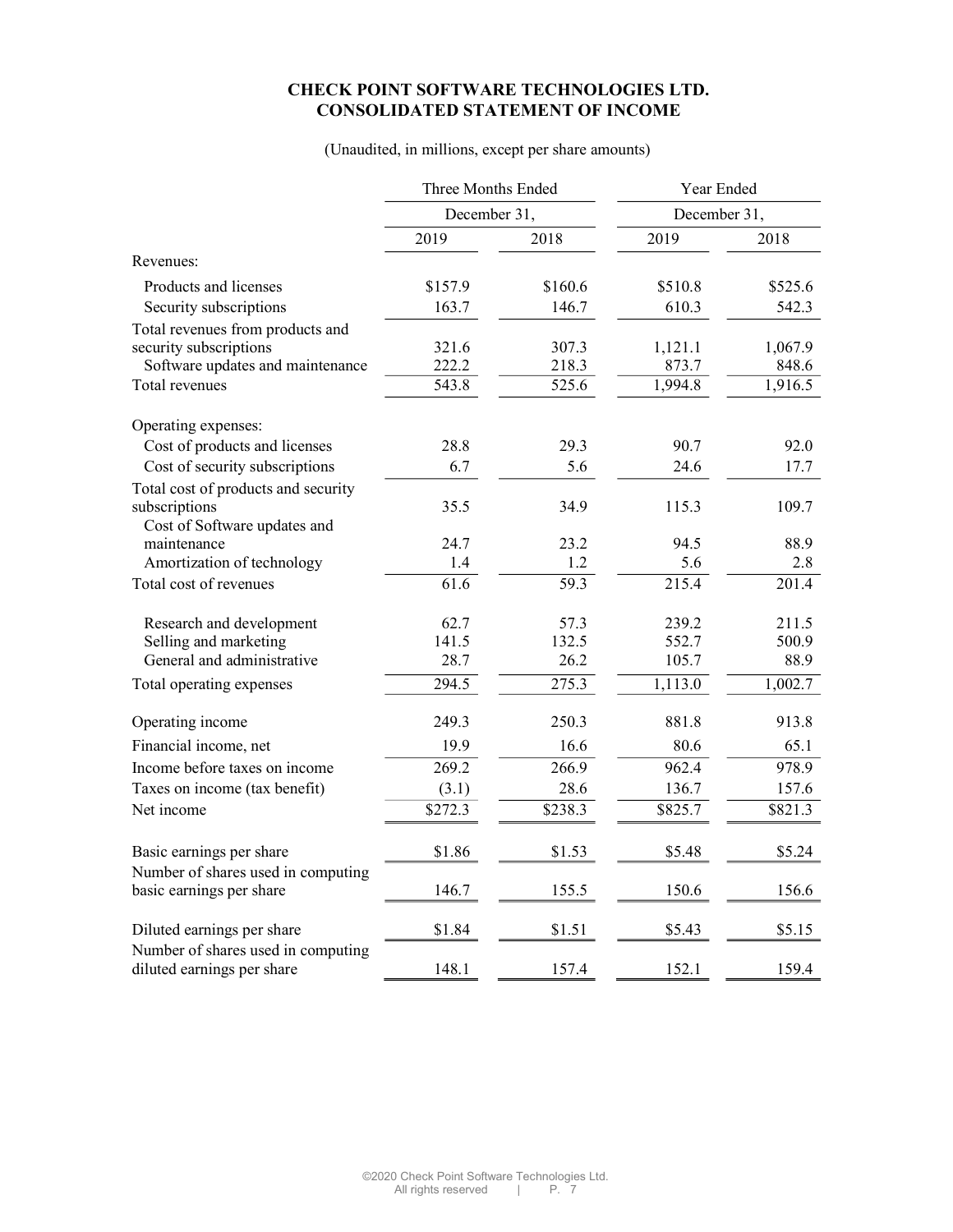## CHECK POINT SOFTWARE TECHNOLOGIES LTD. SELECTED FINANCIAL METRICS

(Unaudited, in millions, except per share amounts)

|                                                                           | Three Months Ended<br>December 31, |         | Year Ended<br>December 31, |           |
|---------------------------------------------------------------------------|------------------------------------|---------|----------------------------|-----------|
|                                                                           |                                    |         |                            |           |
|                                                                           | 2019                               | 2018    | 2019                       | 2018      |
| Revenues                                                                  | \$543.8                            | \$525.6 | \$1,994.8                  | \$1,916.5 |
| Non-GAAP operating income                                                 | 279.7                              | 279.2   | 1,002.8                    | 1,015.0   |
| Non-GAAP net income                                                       | 299.3                              | 263.7   | 933.0                      | 911.0     |
| Diluted Non-GAAP Earnings per share                                       | \$2.02                             | \$1.68  | \$6.13                     | \$5.71    |
| Number of shares used in computing diluted<br>Non-GAAP earnings per share | 148.1                              | 157.4   | 152.1                      | 159.4     |

## CHECK POINT SOFTWARE TECHNOLOGIES LTD. RECONCILIATION OF GAAP TO NON GAAP FINANCIAL INFORMATION

(Unaudited, in millions, except per share amounts)

|                                                                                                                  | Three Months Ended |         | Year Ended   |           |
|------------------------------------------------------------------------------------------------------------------|--------------------|---------|--------------|-----------|
|                                                                                                                  | December 31,       |         | December 31. |           |
|                                                                                                                  | 2019               | 2018    | 2019         | 2018      |
| GAAP operating income                                                                                            | \$249.3            | \$250.3 | \$881.8      | \$913.8   |
| Stock-based compensation (1)                                                                                     | 26.7               | 24.9    | 106.7        | 89.3      |
| Amortization of intangible assets and                                                                            |                    |         |              |           |
| acquisition related expenses (2)                                                                                 | 3.7                | 4.0     | 14.3         | 11.9      |
| Non-GAAP operating income                                                                                        | \$279.7            | \$279.2 | \$1,002.8    | \$1,015.0 |
| GAAP net income                                                                                                  | \$272.3            | \$238.3 | \$825.7      | \$821.3   |
| Stock-based compensation (1)                                                                                     | 26.7               | 24.9    | 106.7        | 89.3      |
| Amortization of intangible assets and                                                                            |                    |         |              |           |
| acquisition related expenses (2)                                                                                 | 3.7                | 4.0     | 14.3         | 11.9      |
| Taxes on the above items (3)                                                                                     | (3.4)              | (3.5)   | (13.7)       | (11.5)    |
| Non-GAAP net income                                                                                              | \$299.3            | \$263.7 | \$933.0      | \$911.0   |
| Diluted GAAP Earnings per share                                                                                  | \$1.84             | \$1.51  | \$5.43       | \$5.15    |
| Stock-based compensation (1)                                                                                     | 0.18               | 0.16    | 0.70         | 0.56      |
| Amortization of intangible assets and                                                                            |                    |         |              |           |
| acquisition related expenses (2)                                                                                 | 0.02               | 0.03    | 0.10         | 0.07      |
| Taxes on the above items (3)                                                                                     | (0.02)             | (0.02)  | (0.10)       | (0.07)    |
| Diluted Non-GAAP Earnings per share                                                                              | \$2.02             | \$1.68  | \$6.13       | \$5.71    |
| Number of shares used in computing diluted                                                                       |                    |         |              |           |
| Non-GAAP earnings per share                                                                                      | 148.1              | 157.4   | 152.1        | 159.4     |
| (1) Stock-based compensation:                                                                                    |                    |         |              |           |
| Cost of products and licenses                                                                                    | \$0.1              | \$0.0   | \$0.2        | \$0.1     |
| Cost of software updates and maintenance                                                                         | 1.0                | 0.9     | 4.2          | 3.4       |
| Research and development                                                                                         | 4.5                | 4.7     | 18.9         | 17.7      |
| Selling and marketing                                                                                            | 8.0                | 5.9     | 28.8         | 20.8      |
| General and administrative                                                                                       | 13.1               | 13.4    | 54.6         | 47.3      |
|                                                                                                                  | 26.7               | 24.9    | 106.7        | 89.3      |
| (2) Amortization of intangible assets and<br>acquisition related expenses:<br>Amortization of technology-cost of |                    |         |              |           |
| revenues                                                                                                         | 1.4                | 1.2     | 5.6          | 2.8       |
| Research and development                                                                                         | 1.9                | 2.0     | 6.9          | 5.8       |
| Selling and marketing                                                                                            | 0.4                | 0.8     | 1.8          | 3.3       |
|                                                                                                                  | 3.7                | 4.0     | 14.3         | 11.9      |
|                                                                                                                  |                    |         |              |           |
| (3) Taxes on the above items                                                                                     | (3.4)              | (3.5)   | (13.7)       | (11.5)    |
| Total, net                                                                                                       | \$27.0             | \$25.4  | \$107.3      | \$89.7    |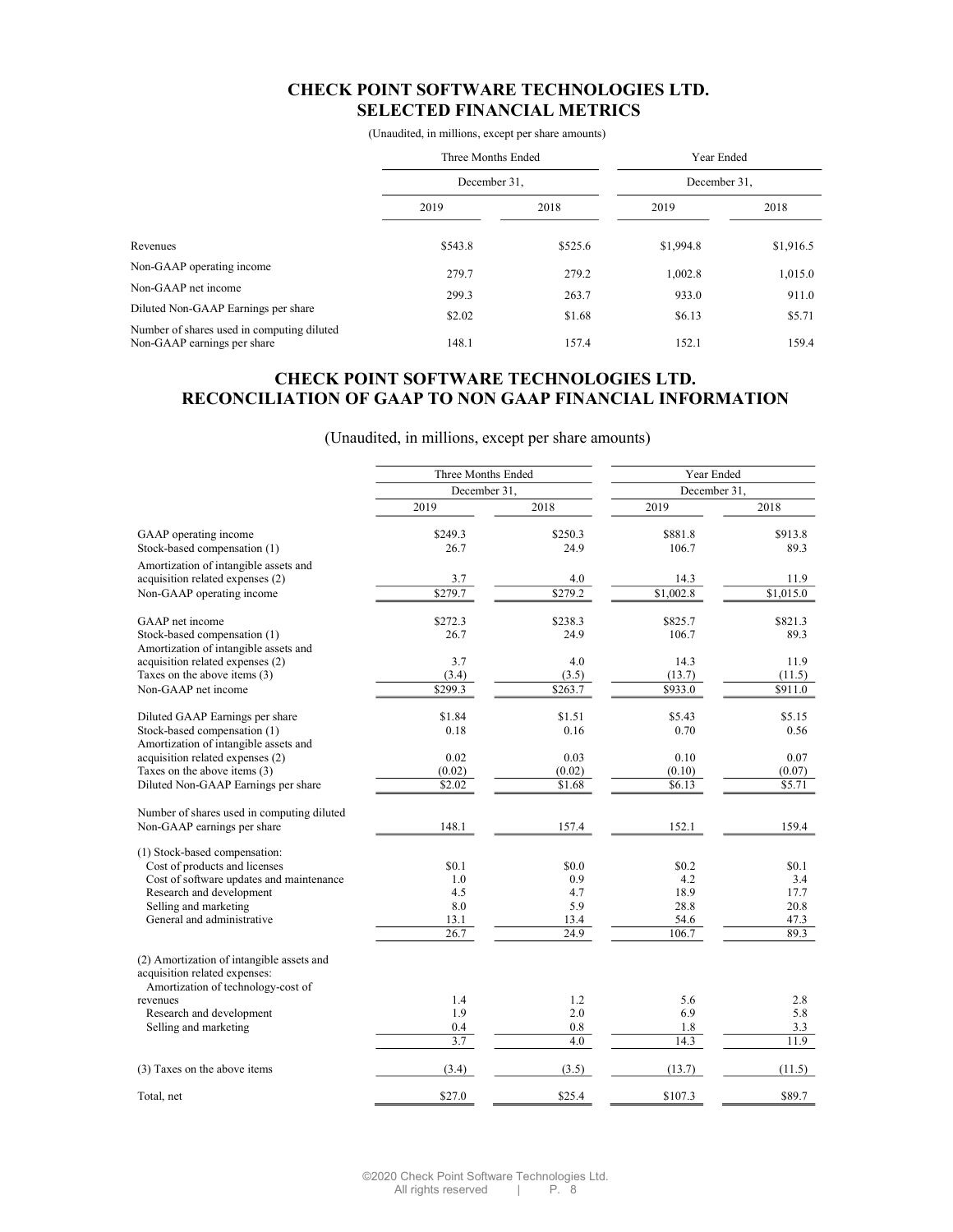## CHECK POINT SOFTWARE TECHNOLOGIES LTD. CONDENSED CONSOLIDATED BALANCE SHEET DATA

# (Unaudited, in millions)

## ASSETS

|                                                  | December 31, | December 31, |
|--------------------------------------------------|--------------|--------------|
|                                                  | 2019         | 2018         |
| Current assets:                                  |              |              |
| Cash and cash equivalents                        | \$279.2      | \$303.6      |
| Marketable securities and short-term<br>deposits | 1,300.7      | 1,448.2      |
| Trade receivables, net                           | 495.8        | 495.4        |
| Prepaid expenses and other current assets        | 58.5         | 74.7         |
| Total current assets                             | 2,134.2      | 2,321.9      |
| Long-term assets:                                |              |              |
| Marketable securities                            | 2,368.8      | 2,287.3      |
| Property and equipment, net                      | 87.7         | 78.5         |
| Deferred tax asset, net                          | 55.3         | 84.7         |
| Goodwill and other intangible assets, net        | 1,024.7      | 991.5        |
| Other assets                                     | 94.2         | 64.3         |
| Total long-term assets                           | 3,630.7      | 3,506.3      |
| Total assets                                     | \$5,764.9    | \$5,828.2    |

### LIABILITIES AND SHAREHOLDERS' EQUITY

| Current liabilities:                                                              |           |            |
|-----------------------------------------------------------------------------------|-----------|------------|
| Deferred revenues                                                                 | \$1,011.9 | \$980.2    |
| Trade payables and other accrued liabilities                                      | 384.8     | 351.7      |
| Total current liabilities                                                         | 1,396.7   | 1,331.9    |
| Long-term liabilities:                                                            |           |            |
| Long-term deferred revenues                                                       | 374.8     | 357.8      |
| Income tax accrual                                                                | 393.3     | 356.7      |
| Other long-term liabilities                                                       | 31.3      | 9.4        |
|                                                                                   | 799.4     | 723.9      |
| Total liabilities                                                                 | 2,196.1   | 2,055.8    |
| Shareholders' equity:                                                             |           |            |
| Share capital                                                                     | 0.8       | 0.8        |
| Additional paid-in capital                                                        | 1,770.3   | 1,597.8    |
| Treasury shares at cost                                                           | (8,092.7) | (6, 844.7) |
| Accumulated other comprehensive gain (loss)                                       | 21.7      | (24.5)     |
| Retained earnings                                                                 | 9,868.7   | 9,043.0    |
| Total shareholders' equity                                                        | 3,568.8   | 3,772.4    |
| Total liabilities and shareholders' equity                                        | \$5,764.9 | \$5,828.2  |
| Total cash and cash equivalents, marketable<br>securities and short-term deposits | \$3,948.7 | \$4,039.1  |